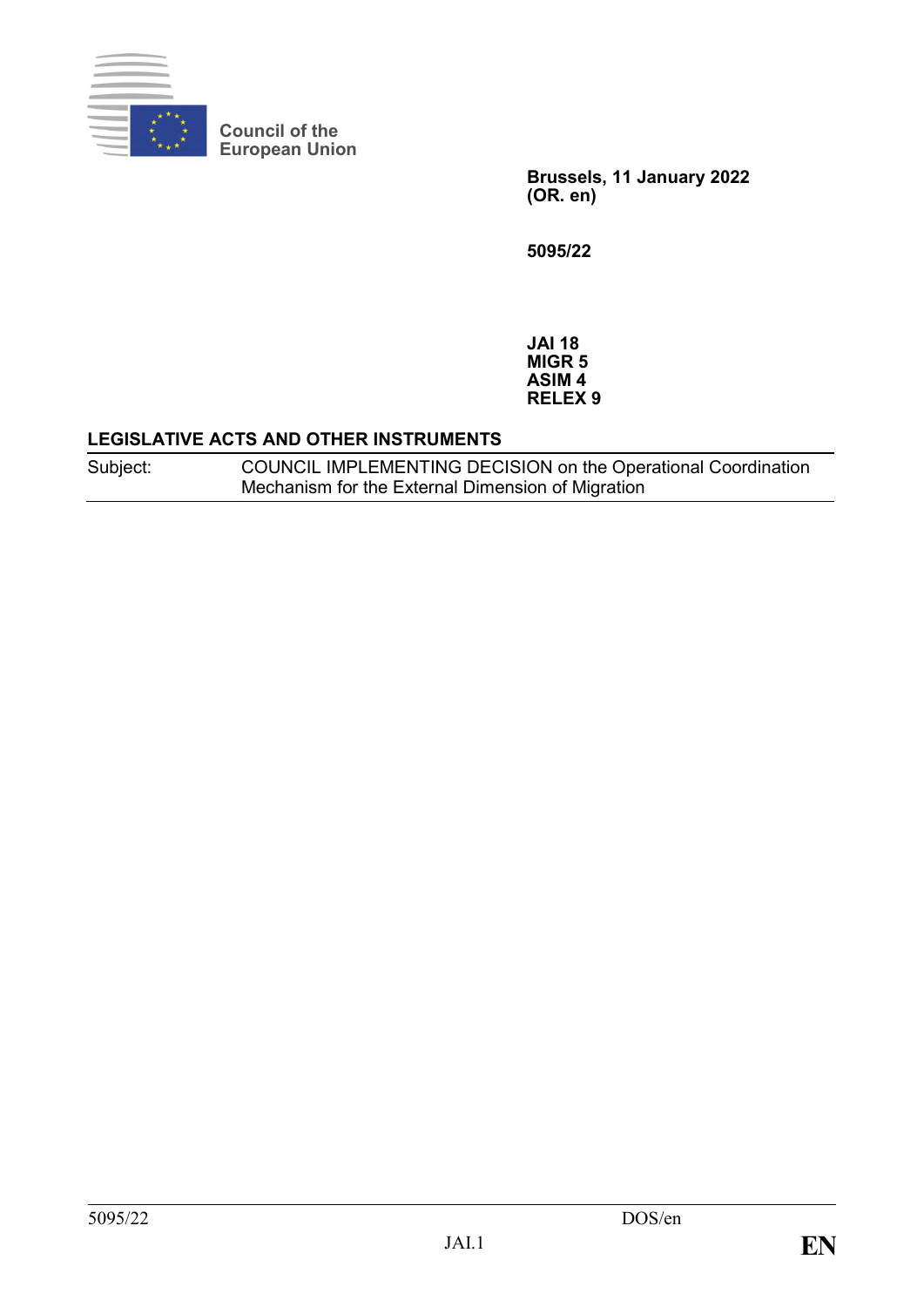### **COUNCIL IMPLEMENTING DECISION (EU) 2022/…**

**of …**

# **on the Operational Coordination Mechanism for the External Dimension of Migration**

## THE COUNCIL OF THE EUROPEAN UNION,

Having regard to the Treaty on the Functioning of the European Union,

Having regard to Council Decision 2014/415/EU of 24 June 2014 on the arrangements for the implementation by the Union of the solidarity clause**<sup>1</sup>** , and in particular Article 9(3) thereof,

1

**<sup>1</sup>** OJ L 192, 1.7.2014, p. 53.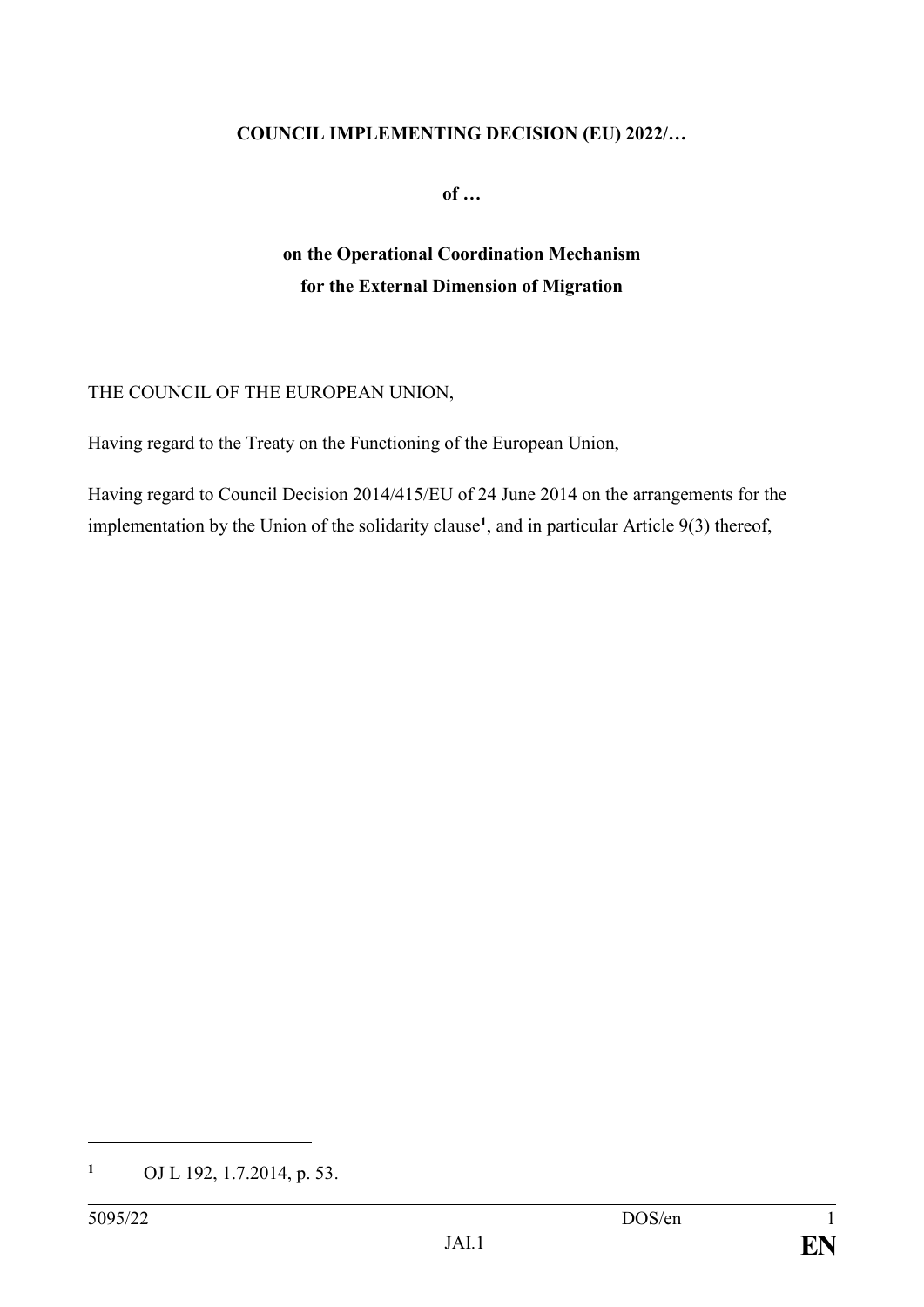### Whereas:

- (1) This Decision concerns the establishment of a mechanism for the operational coordination of the external dimension of migration (MOCADEM), by adaptation of the integrated EU mechanism which was approved by the Council on 25 June 2013, and arrangements for which are referred to in Article 1(2) of Decision 2014/415/EU.
- (2) The European Council of 24-25 June 2021 called for intensified partnerships and cooperation with countries of origin and transit in order to prevent loss of life and reduce pressure on European borders, in a pragmatic, flexible and tailor-made approach, using in a coordinated way all available instruments and incentives at Union and Member State level.
- (3) The European Council of 21-22 October 2021 subsequently called for making operational the action plans established for eight priority countries of origin and transit, backed by concrete timelines and adequate financial support.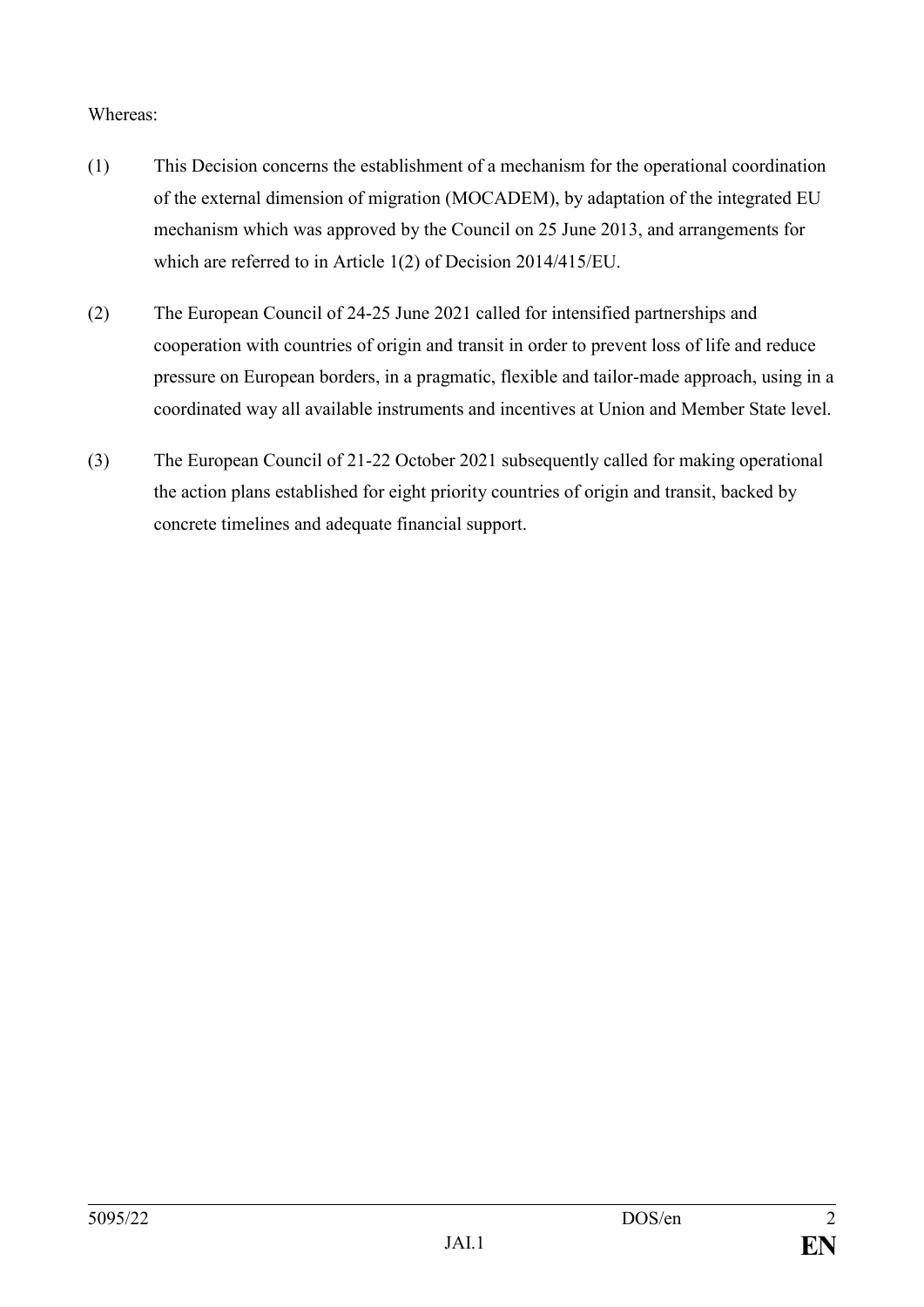- (4) On 16 December 2021, the European Council invited the Council to ensure close monitoring of the swift and effective implementation of the European Union's external migration policy under the direction of its Presidency.
- (5) In order to ensure the Council is in a position to ensure that its task is carried out, it is necessary to integrate the various means and levers, to strengthen coordination between all the actors involved in implementing the external dimension of migration, and to ensure the operational nature of the Union's actions, without prejudice to the respective competences of the Union Institutions.
- (6) To that end, a mechanism for the operational coordination of the external dimension of migration (MOCADEM) should be created. The mechanism should build upon the arrangements provided for in Council Implementing Decision (EU) 2018/1993**<sup>1</sup>** on the EU Integrated Political Crisis Response Arrangements. It differs, however, in its purpose, in so far as the new mechanism is intended to deal with relations with third countries in the field of migration,

HAS ADOPTED THIS DECISION:

1

**<sup>1</sup>** Council Implementing Decision (EU) 2018/1993 of 11 December 2018 on the EU Integrated Political Crisis Response Arrangements (OJ L 320, 17.12.2018, p. 28).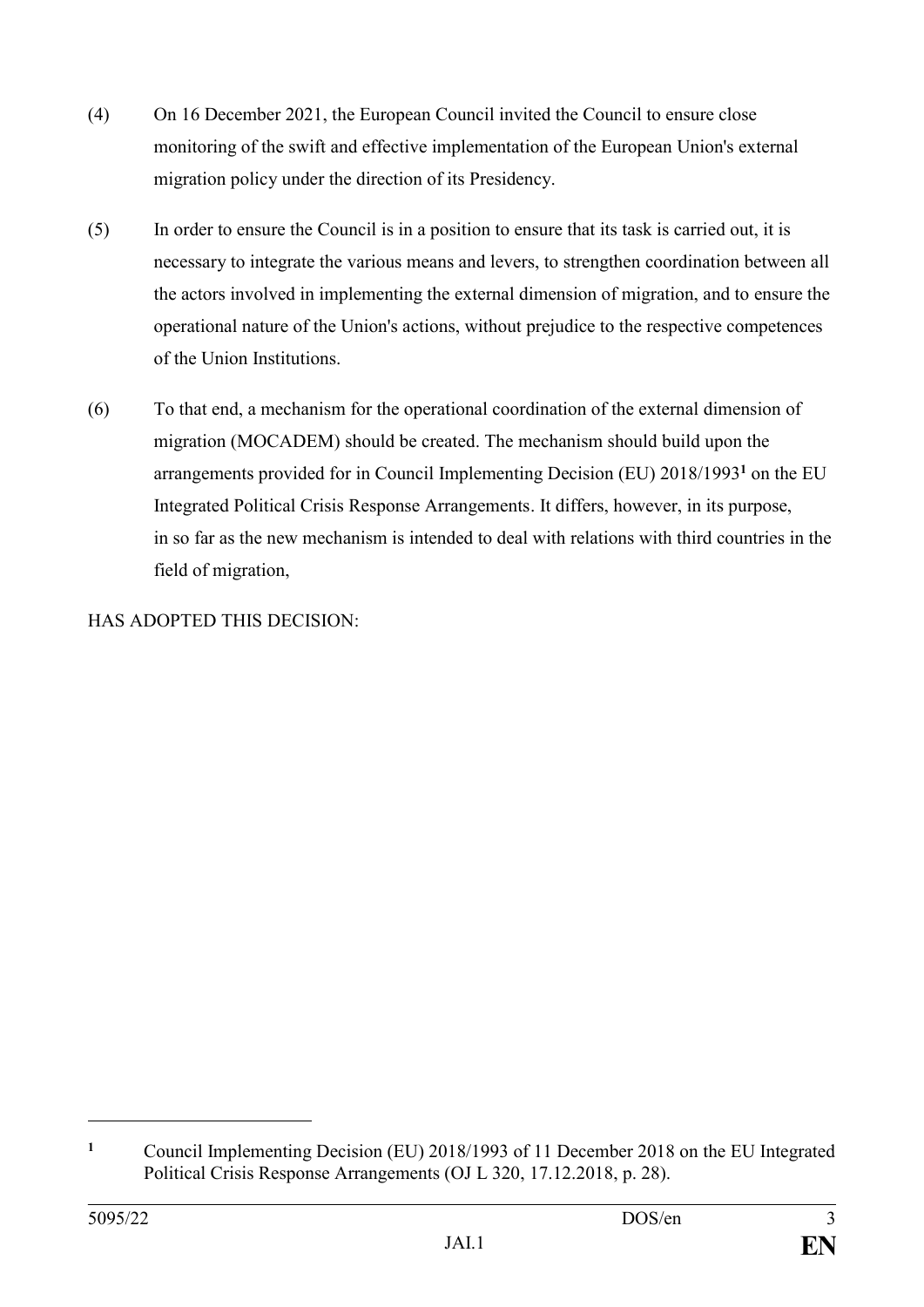## *Creation of an operational coordination mechanism*

- 1. This Decision creates an operational coordination mechanism for the external dimension of migration (MOCADEM). The MOCADEM shall enable the Union to coordinate and react in a timely manner to issues related to the external dimension of migration.
- 2. The MOCADEM shall provide the Council with the necessary flexibility to ensure the synthesis of information and orientations proposed by the various preparatory bodies and by the various parties involved in the mechanism. It shall prepare and propose operational actions relating to the means and leverages to be mobilised to implement the Union's objectives for each third country concerned.
- 3. The MOCADEM shall be under the direction of the Council Presidency, taking fully into account the competences of the Commission and the High Representative of the Union for Foreign Affairs and Security Policy (HR).
- 4. The MOCADEM does not replace or duplicate existing Union mechanisms or arrangements.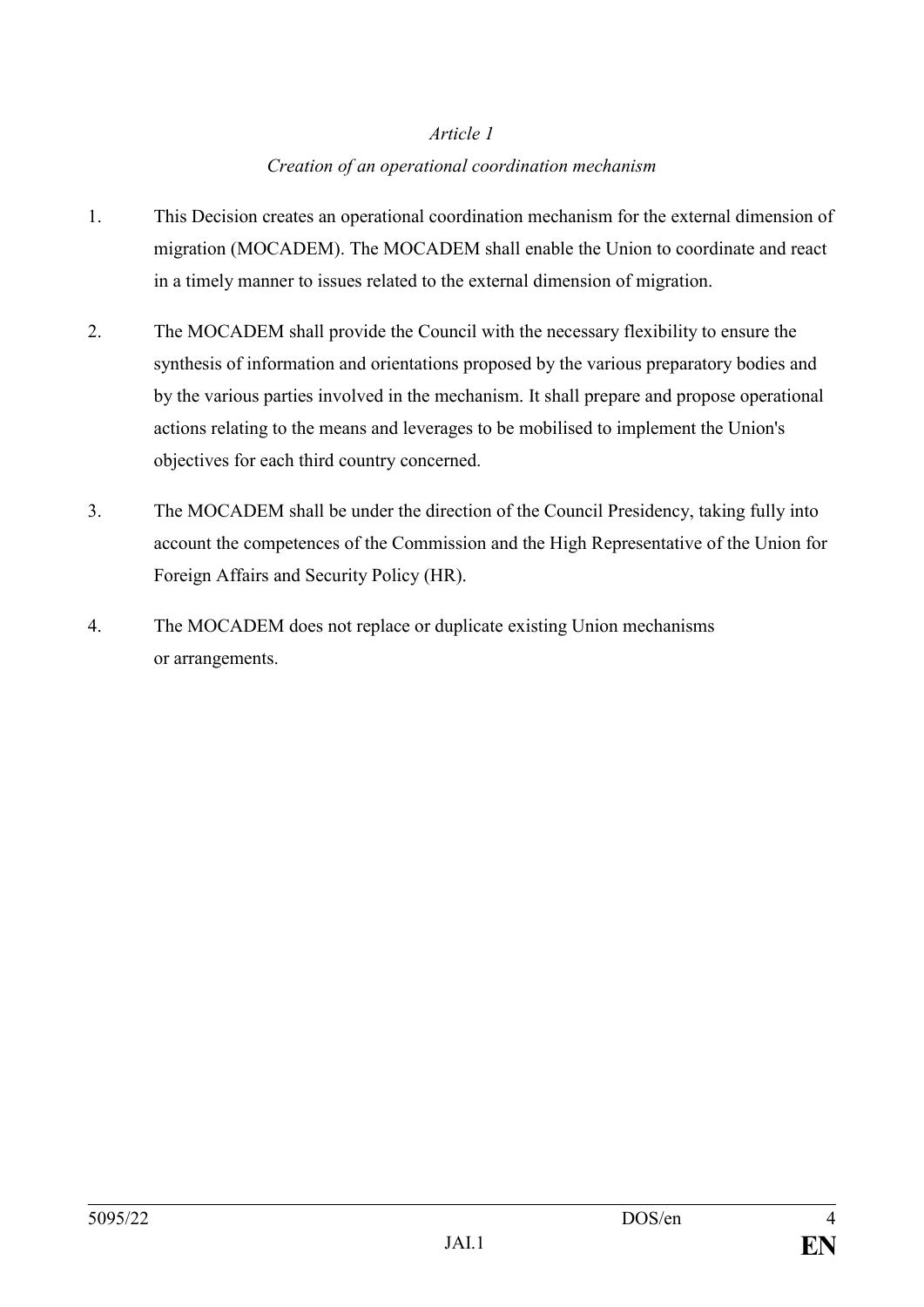# *Article 2 Definition*

For the purposes of this Decision, an "operational action" means any action the implementation of which is likely to contribute to the attainment of the objectives of the Union in its relations with a third country in the field of migration, including:

- a political or diplomatic approach;
- an action in support of the third country concerned, including in the area of capacity building or development cooperation;
- the mobilisation of any available leverage, for example financial support, or the tools of visa policy or any other policy; and,
- the development of targeted communication strategies.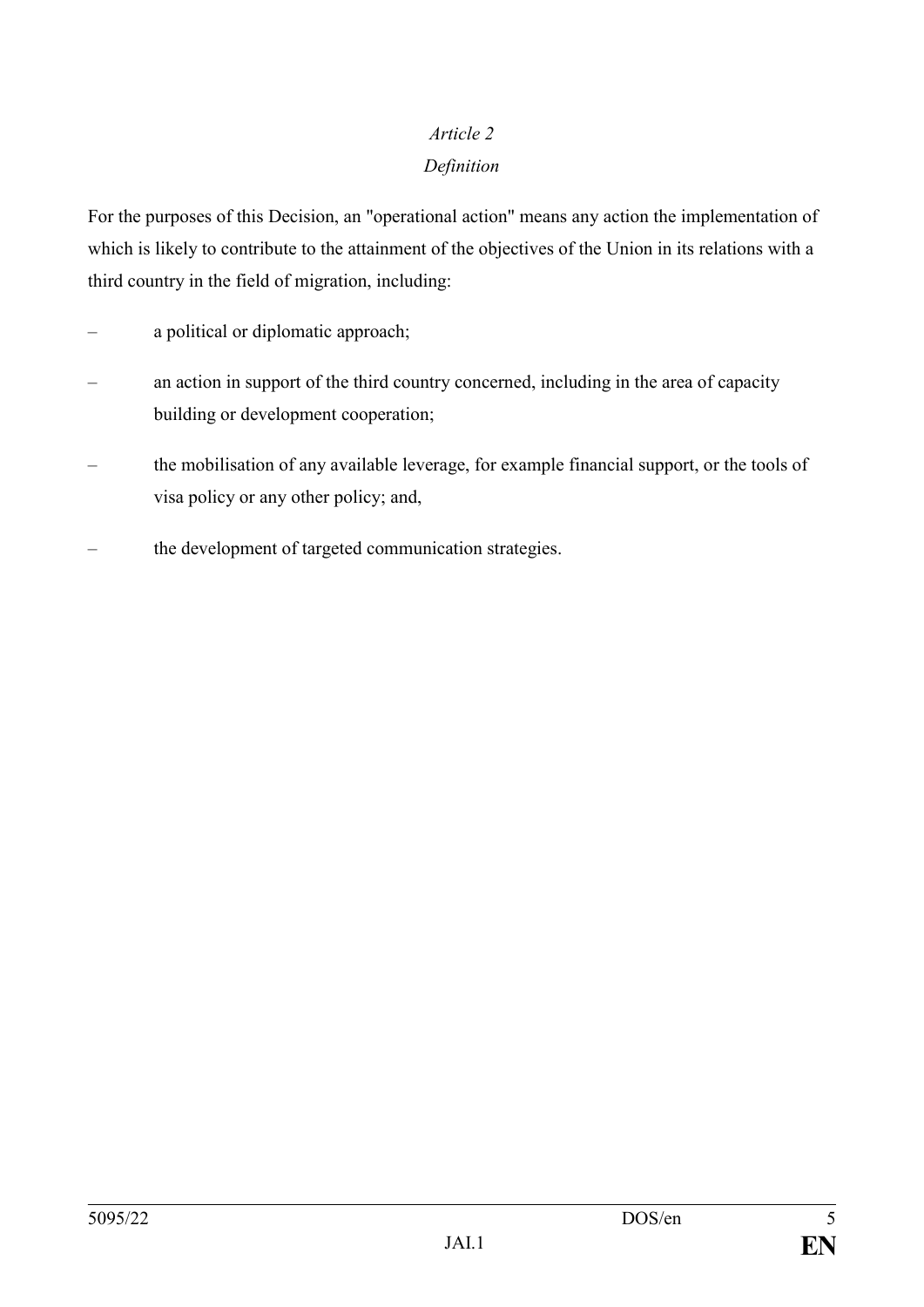# *Article 3 Functioning*

- 1. Where the situation of relations between the European Union and a third country as regards migration has such an impact as to require coordination and a timely response from the Union, the Presidency may convene, with the support and advice of the General Secretariat of the Council, a MOCADEM roundtable.
- 2. The MOCADEM roundtable shall aim to synthesize the information and policy proposals provided by the various Council preparatory bodies as well as by other invited parties. Based in particular on the working summaries drawn up by the Council Working Party on External Aspects of Asylum and Migration, and relevant work carried out by other Council working parties (such as the Visa Working Party, the Working Party on Integration, Migration and Expulsion, the Working Party on Development Cooperation and International Partnerships, or the geographical working parties). It shall prepare operational actions to be proposed to the Committee of Permanent Representatives (Coreper), in any area relevant for the relationships between the European Union and the third country concerned in the field of migration.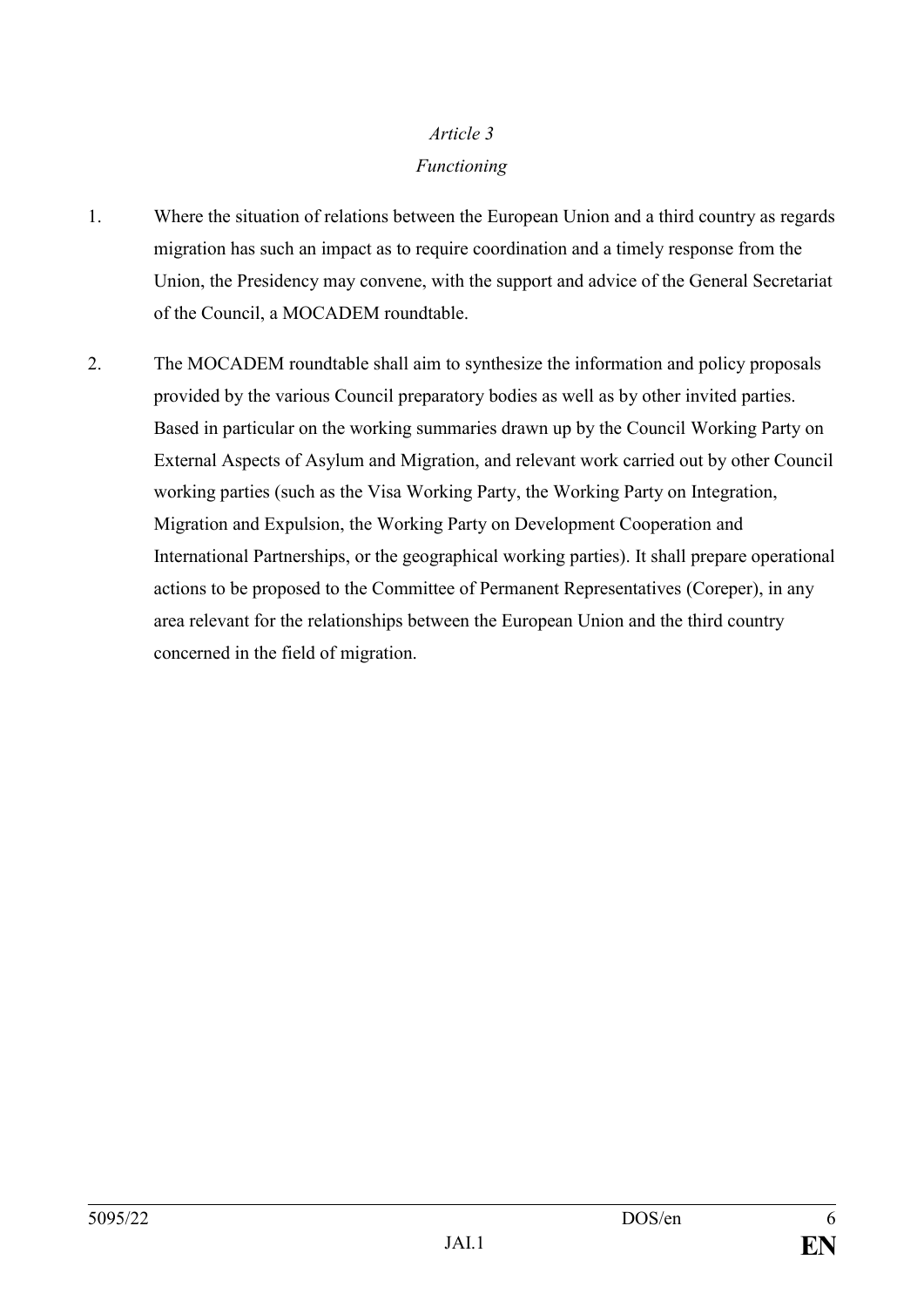- 3. The Presidency shall decide on the composition of the MOCADEM roundtables. The Commission services and the European External Action Service (EEAS) shall be invited to participate and to present a summary contribution in respect of all their respective areas of competence. Interested Member States shall be invited to participate. Relevant Union bodies, offices or agencies, other relevant stakeholders, and experts in certain fields shall also be invited to participate, as appropriate.
- 4. The level of representation of each invited institution, body, office, agency or other party shall be appropriate to the operational and decision-making objective of the roundtable.

## *Role of Coreper*

In order to ensure the coherence of the policies and actions carried out by the Union, Coreper shall ensure the strategic direction of the work of the MOCADEM, which shall report regularly to Coreper, and Coreper shall ensure the political control of the implementation of the arrangements.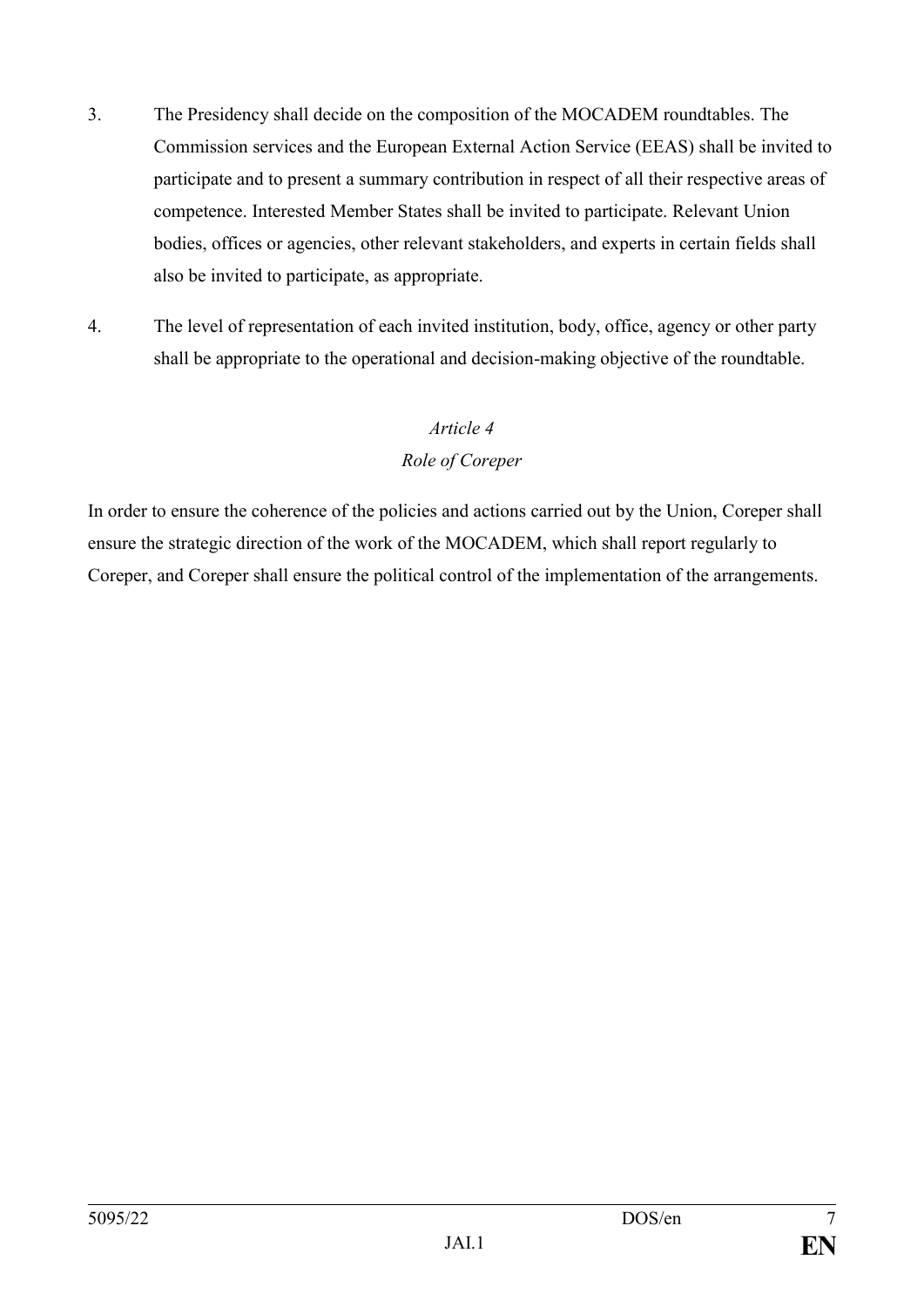### *Resources*

- 1. The MOCADEM may rely on reports prepared by the Integrated Situational Awareness and Analysis (ISAA) support capability established under Implementing Decision (EU) 2018/1993.
- 2. The ISAA support capability shall allow to:
	- (a) collect and disseminate situational information, the analyses carried out by the Union and the Member States, the decisions and measures that the relevant stakeholders have taken or need to take, and the coordination requirements;
	- (b) process the information referred to in point (a) and provide an overview of the situation; and,
	- (c) produce an integrated analysis, including the possible evolution and consequences of the situation.
- 3. The ISAA shall be developed by the Commission services and the EEAS within their respective roles and responsibilities and within the limits of their existing means and capabilities. The ISAA shall also be based on the analyses provided by the Member States and by the Union's bodies, offices and agencies.